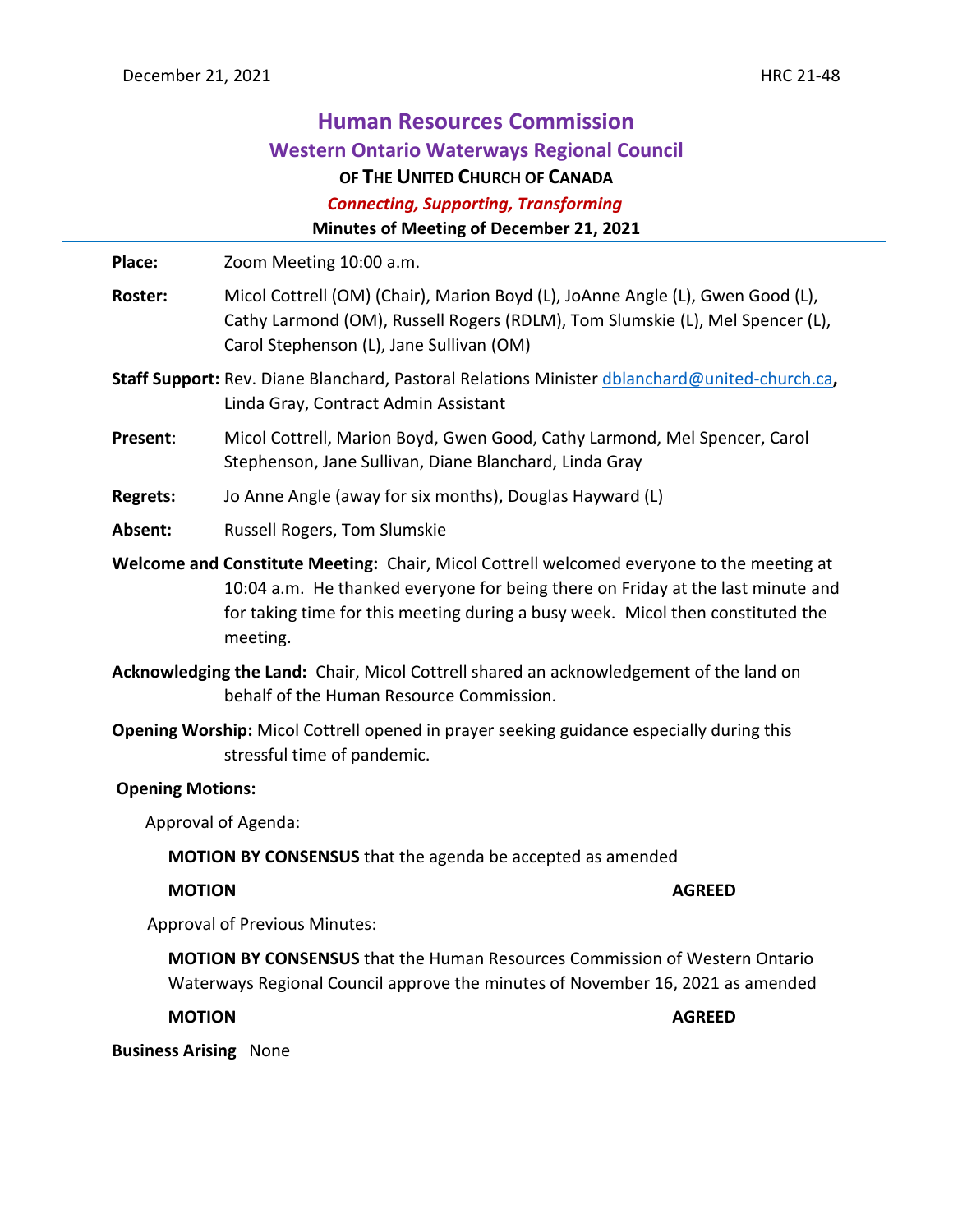#### **New Business**

- 1. Chair, Micol Cottrell confirmed to the members that the link had been sent out for Racial Justice Training and that everyone should have received it from Sue Duliban. Check junk mail and Micol will resend if you cannot find. Information from website.
- 2. Chair, Micol Cottrell provided an update from Friday's meeting Cheryl-Ann has informed Meghan Gilholm and worked with the Glen Morris Board and made an announcement on Sunday before worship. Next steps which Diane Blanchard will follow up on.
- 3. Update from Pastoral Relations Minister Diane Blanchard: Since the Regional Council Meeting Mary Ellen Parsons, Diane Dunseith have volunteered to be Liaisons. Some training to take place, and some time in January Diane will set up a date for meetings.
- 4. Update from Executive Cathy Larmond: Paul Roth did the service for Glen Morris on Sunday. The Executive met yesterday and approved the Region will pay the payout for Meghan Gilholm and Meghan will stay in the manse for 90 days and reasonable moving costs will be provided.
- 5. Update from the LLWL Resource Team Marion Boyd: Team has not met. Going to change the day and time of meeting. Will need to set up a doodle poll for next meeting probably in February 2022. We have two individuals taking the LLWL course in United In Learning that we will be in touch with. Chris Gross wants to come back and Marion is hoping to arrange for her interview in January. Will set up a staggered interview schedule so interviews do not have to take place all in one year. One part of our conversation will be how we create clustering. Thanks to all the work the resource team did, Diane has been able to update the list and it is quite current.
- 6. Update from United Fresh Start Diane Blanchard: United Fresh Start Facilitator Training is up in the air for May/June. How do we get congregations to reach out to facilitators? Facilitators needed in Antler River Watershed. E-modules available to congregations for free. How do we encourage congregations to do these? How as a Commission better promote this work when new pastoral relationships change and ones looking for renewal? Perhaps Commission itself could send out a welcome letter to new ministry personnel and what we can offer to them to assist, encourage them to join ministry learning groups. In the New Year work on welcome package. If we get some people from WOW perhaps financial sharing would be helpful. Still waiting to hear from Joe Ramsay who is the trainer. Hospitality and setup volunteers would be helpful. Perhaps be in touch with Regional Council reps and get them involved to promote it. We could offer an overview to the reps, perhaps add on to a regional council meeting. Take the time in the New Year to figure out how this will look.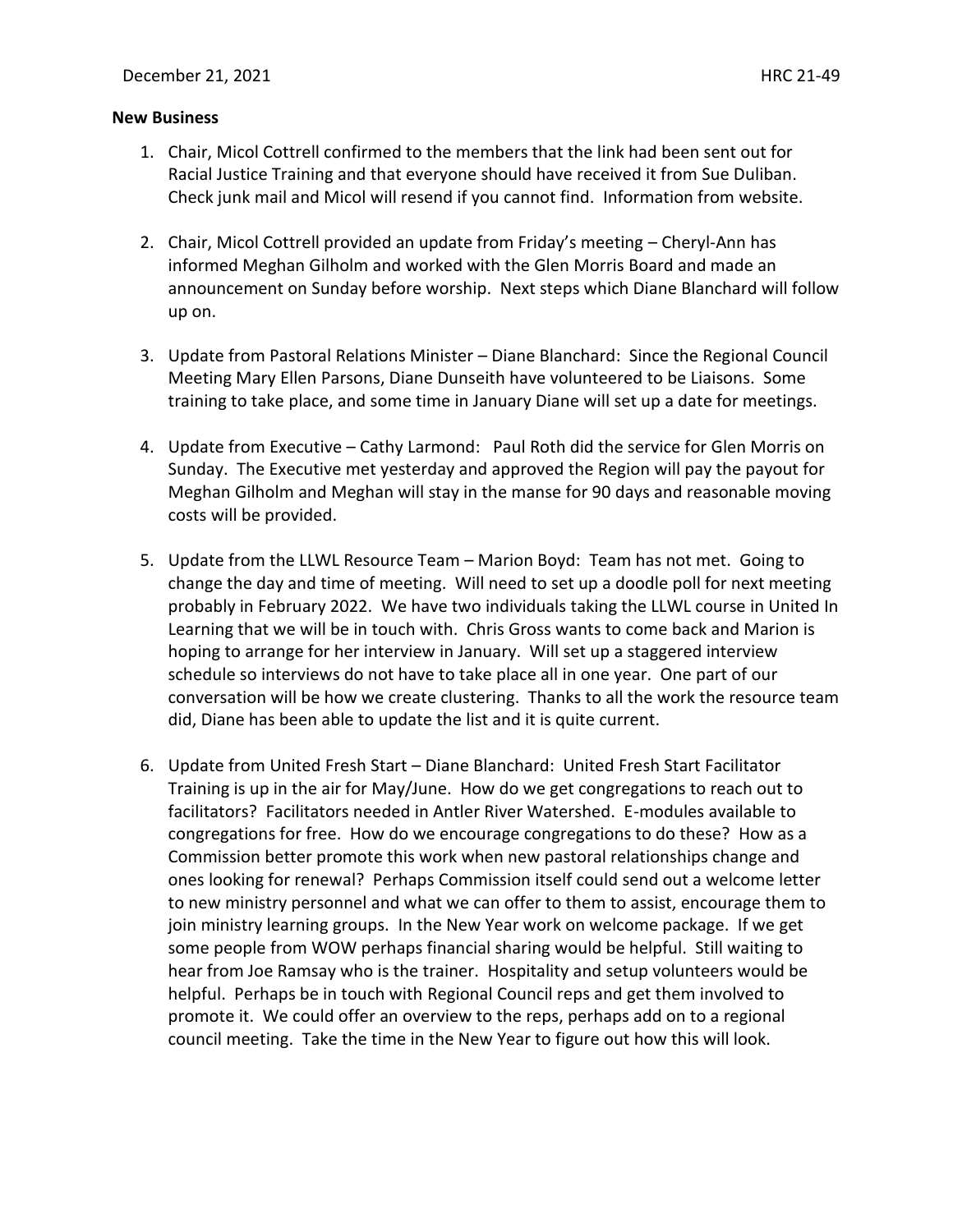7. Liaisons Needed: Diane Blanchard

The Commission members reviewed the list of liaisons needed with Diane and follow up was completed.

- i. St Paul's, Milverton for covenanting with Sonja van den Hoef-Frazer on February 6, 2022 – Carole Stephenson
- ii. Knox United (Durham) and Crawford United  ( Mary Ellen Parsons, new)
- iii. Trinity United, Kitchener
- iv. Cedar Hill, Cambridge  (Gwen Good)
- v. Wesley United, Cambridge Gwen Good
- vi. Knox, Paisley (are updating profiles and working on position description) Marion Boyd
- vii. Westminster, Waterloo hoping to post an SME position
- viii. Forest Hill, Kitchener interested in an SME position
- ix. Clifford negotiating to do an official DLM appointment for Jenn Brown Marion Boyd
- x. Central-Westside 30 hours, category D Mel Spencer
- xi. Allenford-ParkHead- 28 hours Tom Slumskie
- xii. Glen Morris Micol Cottrell

Susan Leuty has resigned and Diane will thank her on the Commission's behalf. Liaison training needed probably in the New Year and part of future planning. The more we train the more we get the congregations to understand they are to do this with their liaisons and not depend on Diane so much. Tim Hackborn, Indigenous church pastoral relations, may be a person to help with liaison training around working with Indigenous communities of faith.

8. Consent Docket: Micol Cottrell updated the Commission about the details of the consent docket. Questions were asked and discussion followed. Carol Stephenson having challenges with dropbox and needs some technical assistance. **Note:** renewal of appointment from Glen Morris is no longer being considered.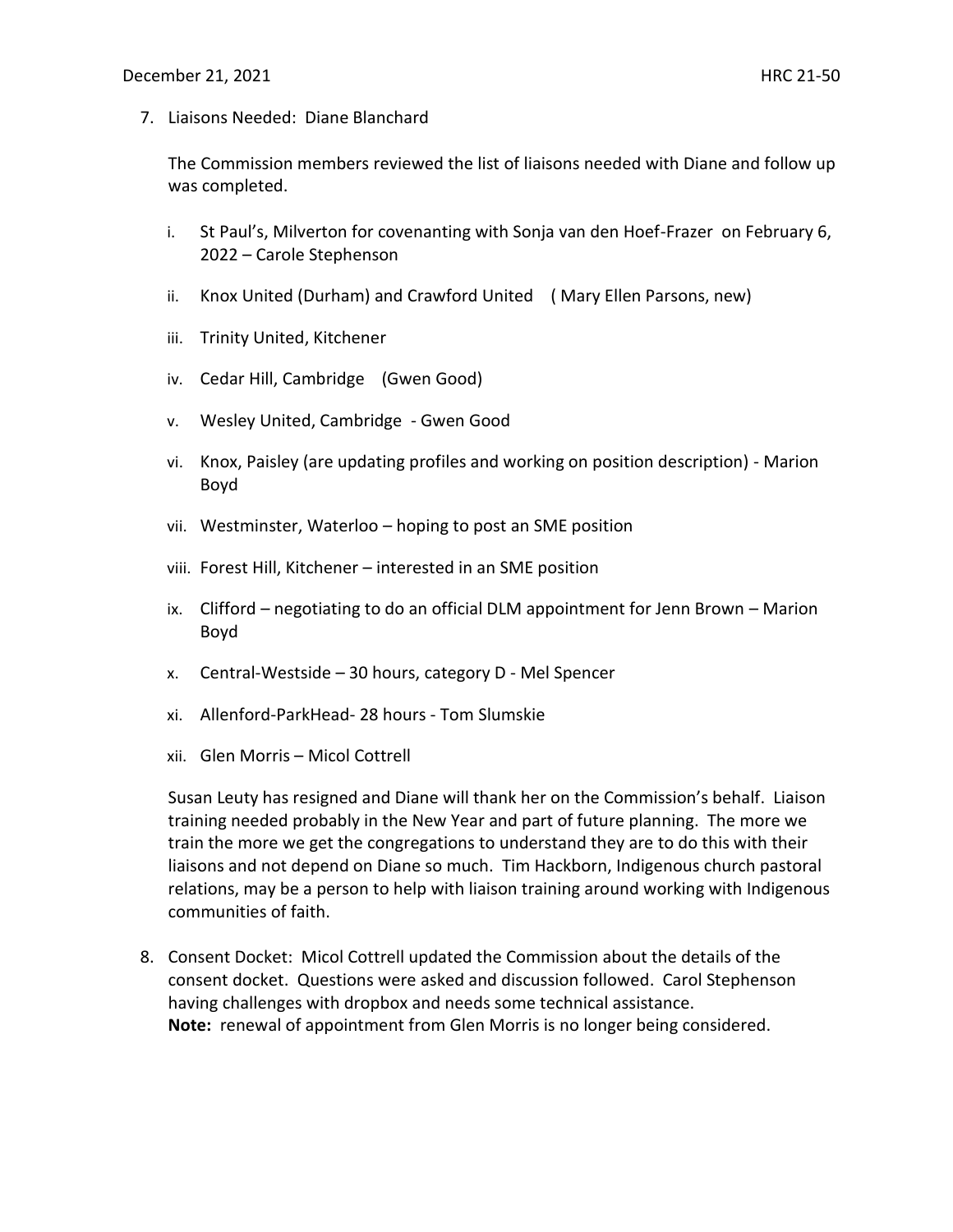## **Approval of Open Positions:**

That, having reviewed the position description, the Human Resources Commission of Western Ontario Waterways Regional Council approve the position for a Supply Minister for Worship and Pastoral Care, FT, from 2022-01-24 to 2022-05-06 for Harcourt Memorial, Guelph.

That the Human Resources Commission of Western Ontario Waterways Regional Council approve the position description for a minister, FT, for Knox United Church, Durham and Crawford United Church.

For information: The Shared ministry agreement is located in the Dropbox folder. This is approved by the Covenant Commission.

That the Human Resources Commission of Western Ontario Waterways Regional Council approve the position description for a minister, PT, 28 Hrs, for Allenford/Park Head Pastoral Charge.

### **Appointment of Liaisons:**

Milverton covenanting service for Sonja Van De Hoef-Fraser. We would like to have the service February 6, 2022.

Forest Hill, Kitchener – search to replace Ellen Baynton-Walker

Glen Morris – Micol Cottrell

### **Renewal of appointments:**

That the Human Resources Commission of Western Ontario Waterways Regional Council accede to the request of Mimosa Pastoral Charge to appoint Jeffrey Davison, OM-R, Part Time, 10hrs, from 2022-07-01 to 2025-06-30 according to the terms agreed to in ChurchHub on 2021-11-25.

### **Approval of new appointments:**

That the Human Resources Commission of Western Ontario Waterways Regional Council accede to the request of Tottenham-Rich Hill Pastoral Charge to appoint Dyanne Marlock, Candidate, PT, 20hrs, from 2022-01-01 to 2025-06-30 according to the terms agreed to in ChurchHub on 2021-12-13.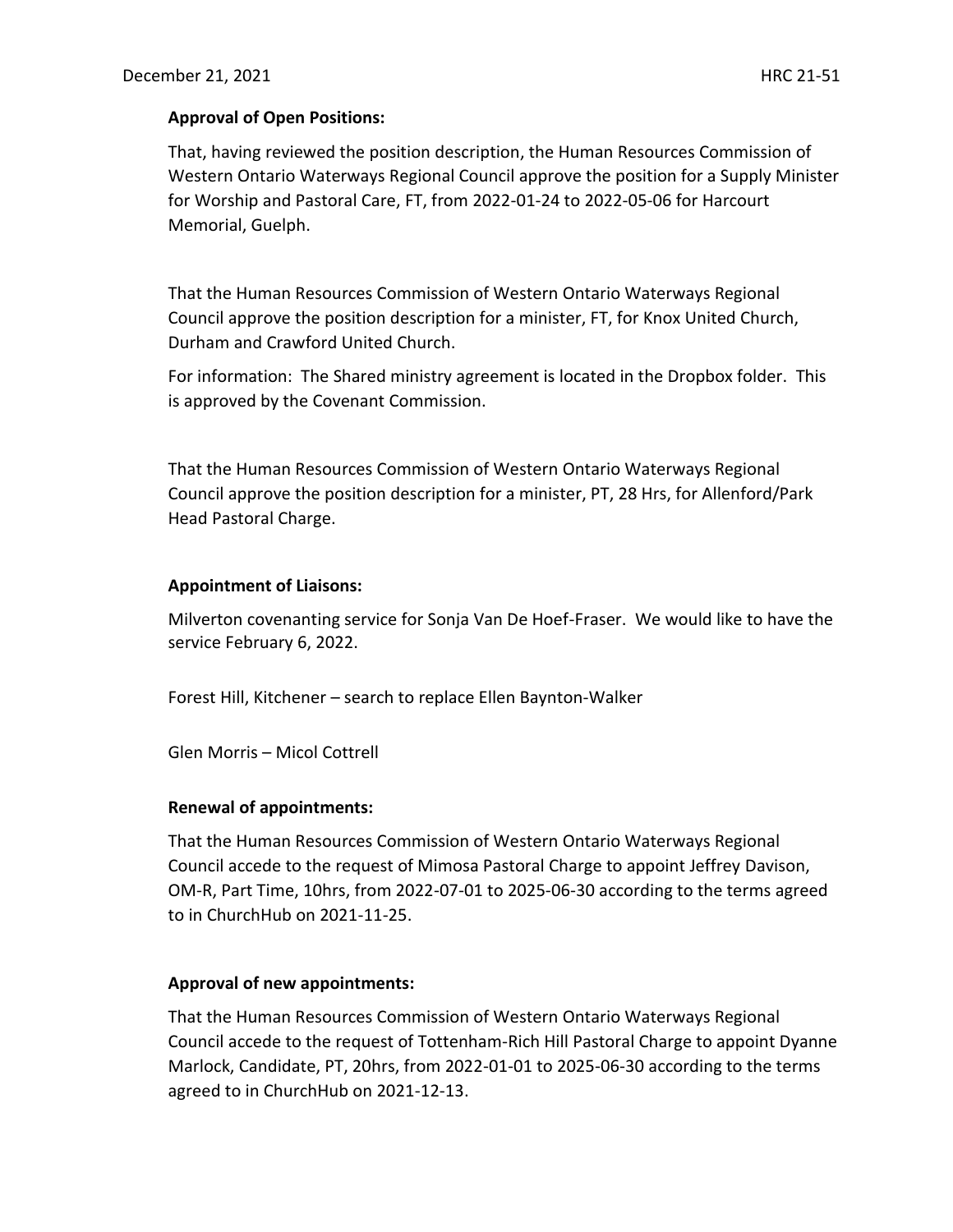# **Approval of calls:**

That the Human Resources Commission of Western Ontario Waterways Regional Council accede to the request of Erin Pastoral Charge to call Yun-Hee Noh-Perry, OM, Pt, 20hrs, from 2022-01-01 according to the terms agreed to in ChurchHub on 2021-12-19.

## **Voluntary Associate Ministry (VAM) Applications:**

That the Human Resources Commission of Western Ontario Waterways Regional Council endorses the application of Willy van Arragon, OM-R to be a Voluntary Associate Ministry at Ebenezer United Church, Campbellville.

**MOTION BY CONSENUS** that the Human Resources Commission of Western Ontario Waterways Regional Council approve the consent docket as circulated.

# **MOTION CARRIED**

9. Financial Support for Immigration Lawyer: Diane Blanchard updated the Commission about the Pine River pastoral charge.

Rev. Wonder's application has been rejected. Would the Regional Council consider sharing the cost? Marion Boyd is the liaison and further updated the Commission. He and his family are in a bad way. Sharing costs in a joint interest. Diane to follow up with Cheryl-Ann Stadelbauer-Sampa. Something we need to look into in the New Year and where it would come from budget.

10. GS 124, for Information. Diane Blanchard updated the Commission about the National Policy for supply appointments for other ministers from other denominations. Can do up to two-year appointment and then have to be in the admission process. Passed at GC Executive.

# **Renewal Appointment:**

**MOTION BY CONSENSUS** that the Human Resources Commission of Western Ontario Waterways Regional Council accede to the request of Grace/Thornbury Pastoral Charge to reappoint Christine Smaller, OM-R, FT, from 2022-01-01 to 2022-06-30 according to the terms pending in ChurchHub.

**MOTION CARRIED**